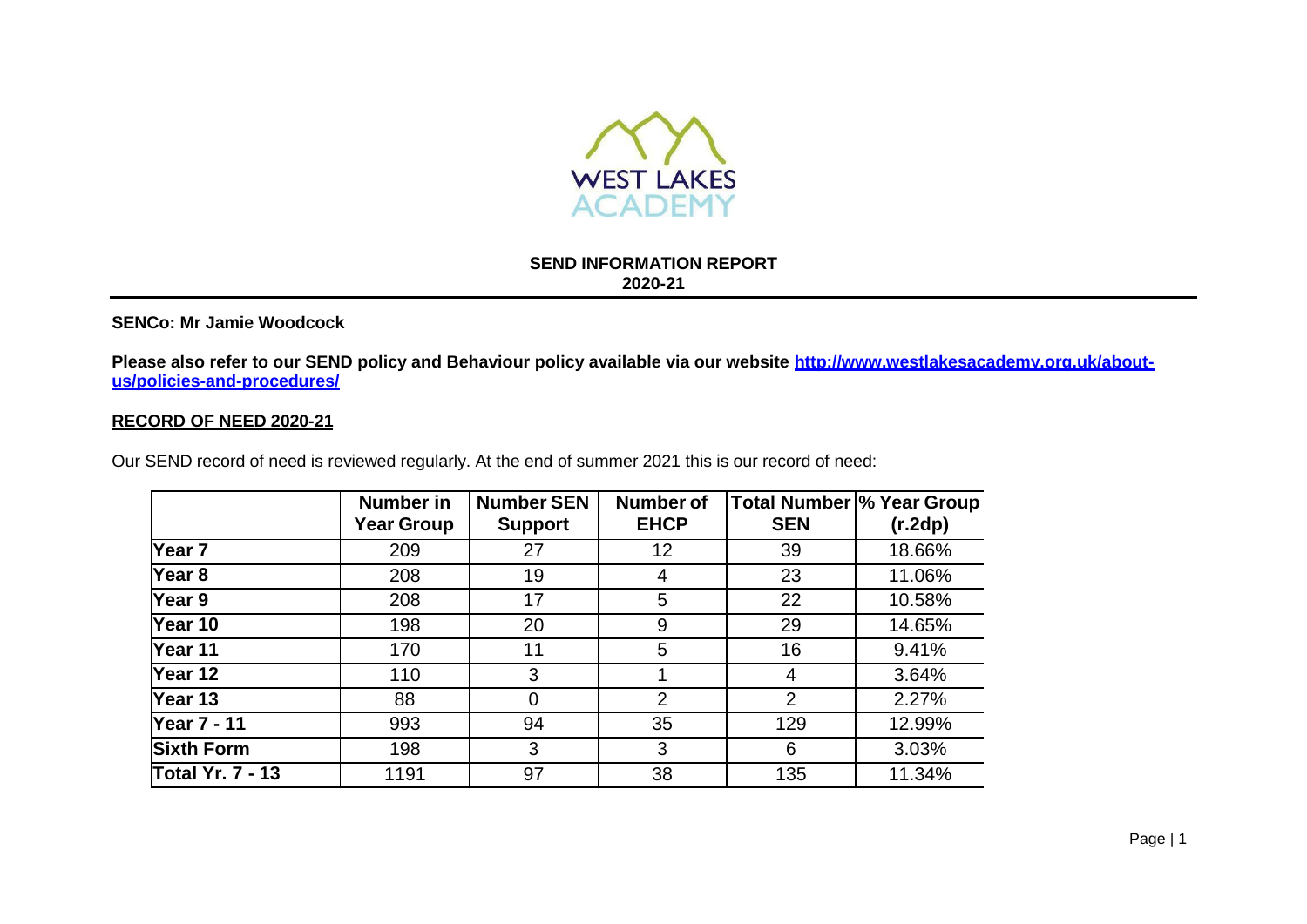# **PROGRESS OF STUDENTS WITH SEND AT THE END OF YEAR 11 2019**

|               | <b>Progress 8</b> |         |          |
|---------------|-------------------|---------|----------|
|               | 2017              | 2018    | 2019     |
| All           | 0.278             | 0.53    | 0.273    |
| <b>SEND</b>   | $-0.098$          | 0.38    | $-0.356$ |
| <b>Others</b> | 0.311             | 0.54    | 0.349    |
| Diff          | $-0.409$          | $-0.16$ | $-0.705$ |
| <b>SEND E</b> | 1.014             | 0.159   | $-0.853$ |
| <b>SEND K</b> | $-0.320$          | 0.482   | 0.017    |

**THERE IS NO DATA AVAILABLE FOR THE ACADEMIC YEAR 2020 AND 2021 DUE TO THE SUSPENSION OF PERFORMANCE TABLES DURING THE CORONAVIRUS PANDEMIC.**

|               | <b>Attainment 8</b> |          |         |
|---------------|---------------------|----------|---------|
|               | 2017                | 2018     | 2019    |
| All           | 51.31               | 53.95    | 50.83   |
| <b>SEND</b>   | 39.19               | 34.90    | 36.18   |
| Others        | 52.44               | 55.41    | 52.58   |
| Diff          | $-13.25$            | $-20.51$ | $-16.4$ |
| <b>SEND E</b> | 35.25               | 38.88    | 30.94   |
| <b>SEND K</b> | 40.38               | 33.14    | 40.10   |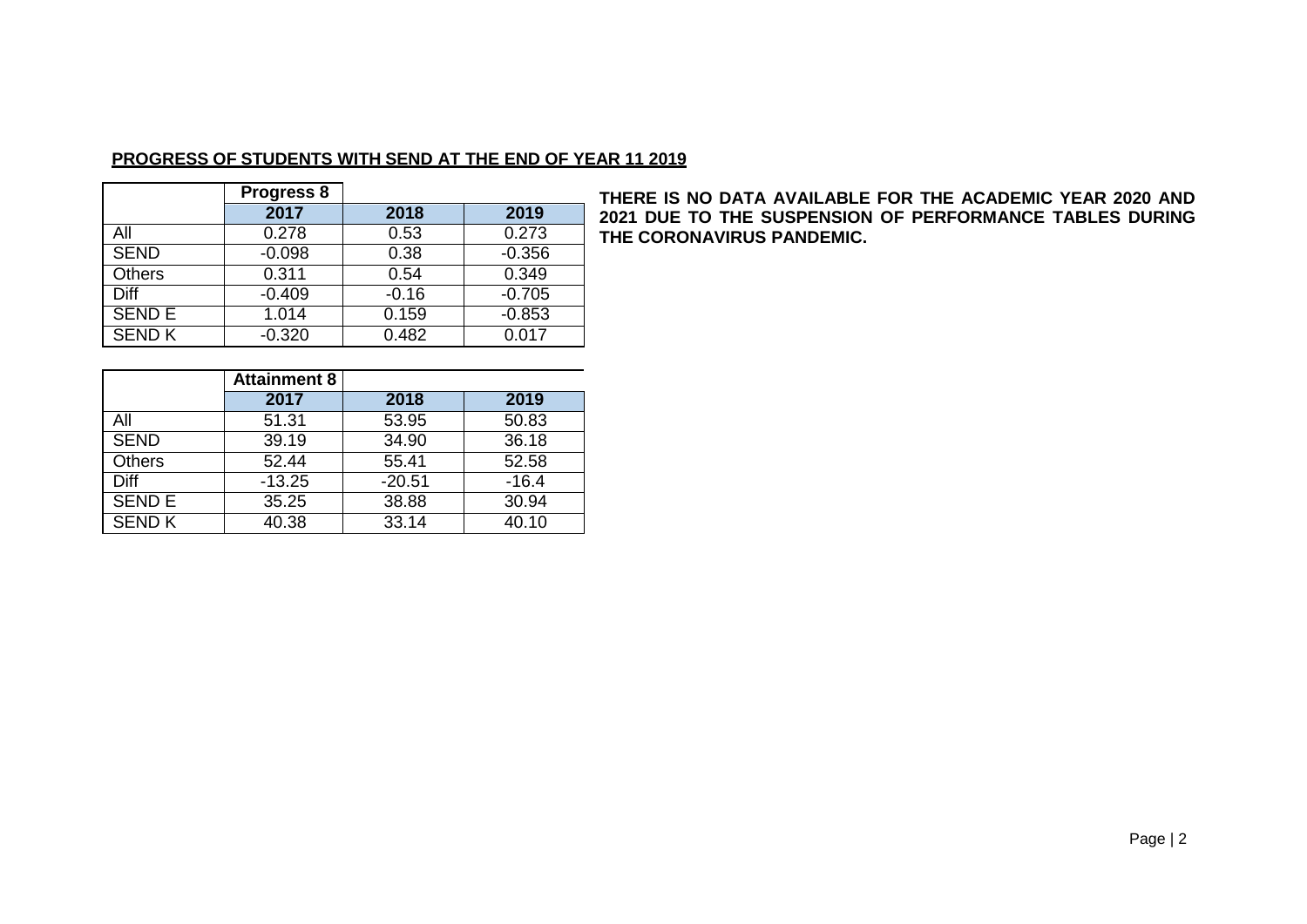|               | <b>Basics 9-4</b> |         | <b>Basics 9-5</b> |         |        | <b>Basics 9-7</b> |        |         |         |
|---------------|-------------------|---------|-------------------|---------|--------|-------------------|--------|---------|---------|
|               | 2017              | 2018    | 2019              | 2017    | 2018   | 2019              | 2017   | 2018    | 2019    |
| All:          | 71.1              | 75.5    | 75.5              | 49.3    | 42.9   | 43.4              | 14.5   | 12.6    | 14.8    |
| SEND:         | 38.5              | 15.4    | 47.6              | 23.1    | 15.4   | 23.8              | 7.7    |         |         |
| Others:       | 74.1              | 78.8    | 78.9              | 51.8    | 59.4   | 45.7              | 15.1   | 13.5    | 16.6    |
| Difference    | $-35.6$           | $-63.4$ | $-31.3$           | $-28.7$ | $-440$ | $-21.9$           | $-7.4$ | $-13.5$ | $-16.6$ |
| <b>SEND E</b> | 33.3              | 25      | 33.3              |         | 25     | 11.1              |        |         |         |
| <b>SEND K</b> | 40                | 11.1    | 58.3              | 30      | 11.1   | 33.3              | 10     |         |         |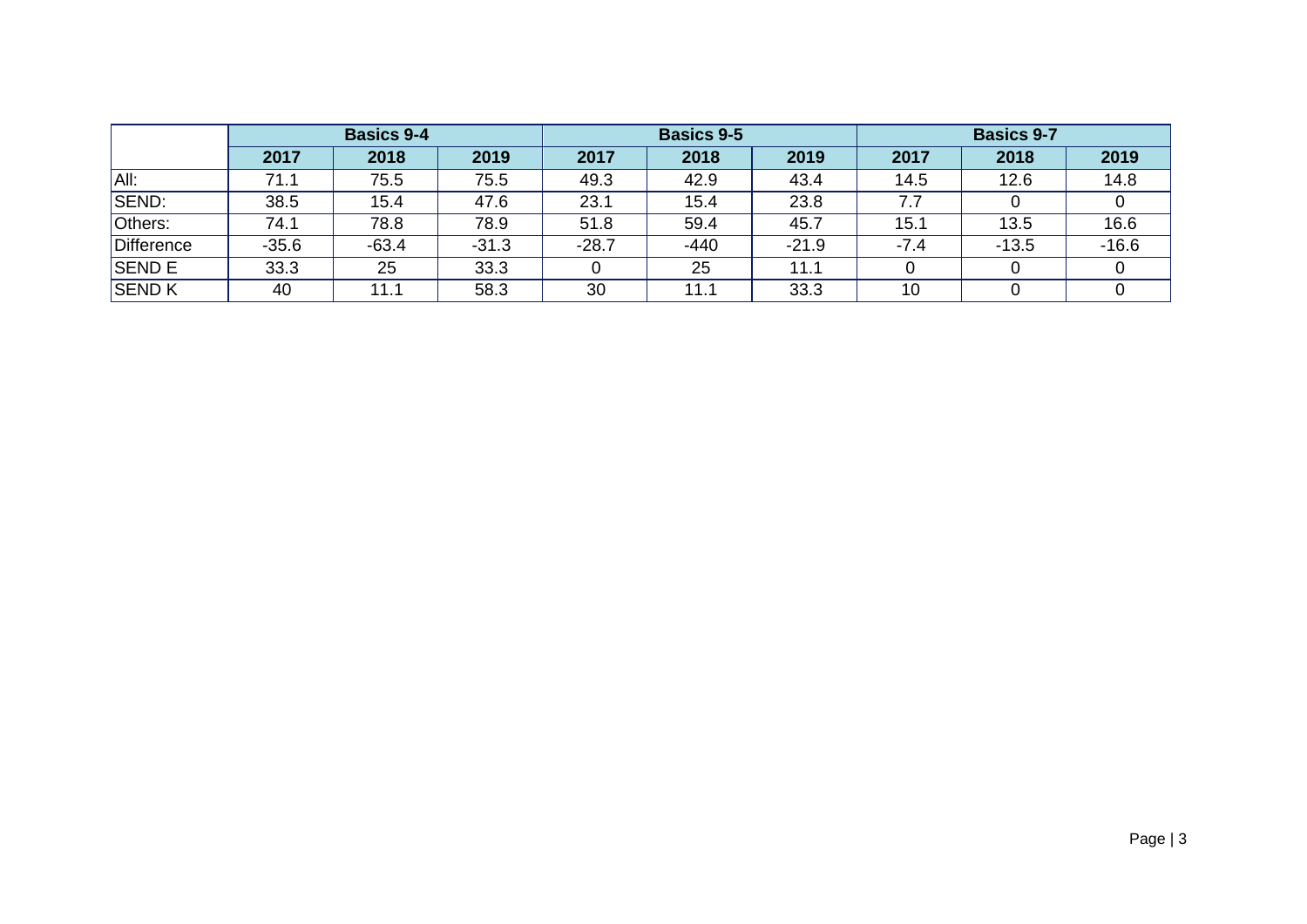### **INFORMATION**

The SENDCO (JAMIE Woodcock) is responsible for:

- Coordinating all support for students with special educational needs and disabilities (SEND) and developing the policy and implementing strategies to make sure all students get a consistent, high quality response to meeting their needs in the academy.
- Ensuring parents/carers are involved and informed
- Liaising with other professionals who are assisting and advising and supporting the needs of students
- Updating the SEND register
- Ensuring that teachers and staff are supported in providing for students individual needs through specialist support and professional development and training to achieve the best outcomes for the students
- Updating and information sharing with the Governing Body

At WLA SEND intervention is informed by student progress data. Various interventions are used to support the needs of individ ual students. Interventions can include small group learning skills sessions. However, most intervention is delivered in subject areas as 1:1 intervention or targeted LSA support in classrooms.

The highest need group at WLA is autism. We provide a range of support for students with needs in this area including in class support, flexible working arrangements and ASC social skills development.

We have provided additional literacy and numeracy sessions to low achievers in Y7 along with guided reading groups. We are de veloping our provision in this area to provide additional literacy sessions to students with reduced reading skills.

Students may be assessed using the PIVATS Personal & Social Development monitoring and assessment scheme. This enables studen t need to be targeted and demonstrates progress. Interventions that support this area are: structured social time activities in a sheltered environment; targeted small group and 1:1 skill sessions.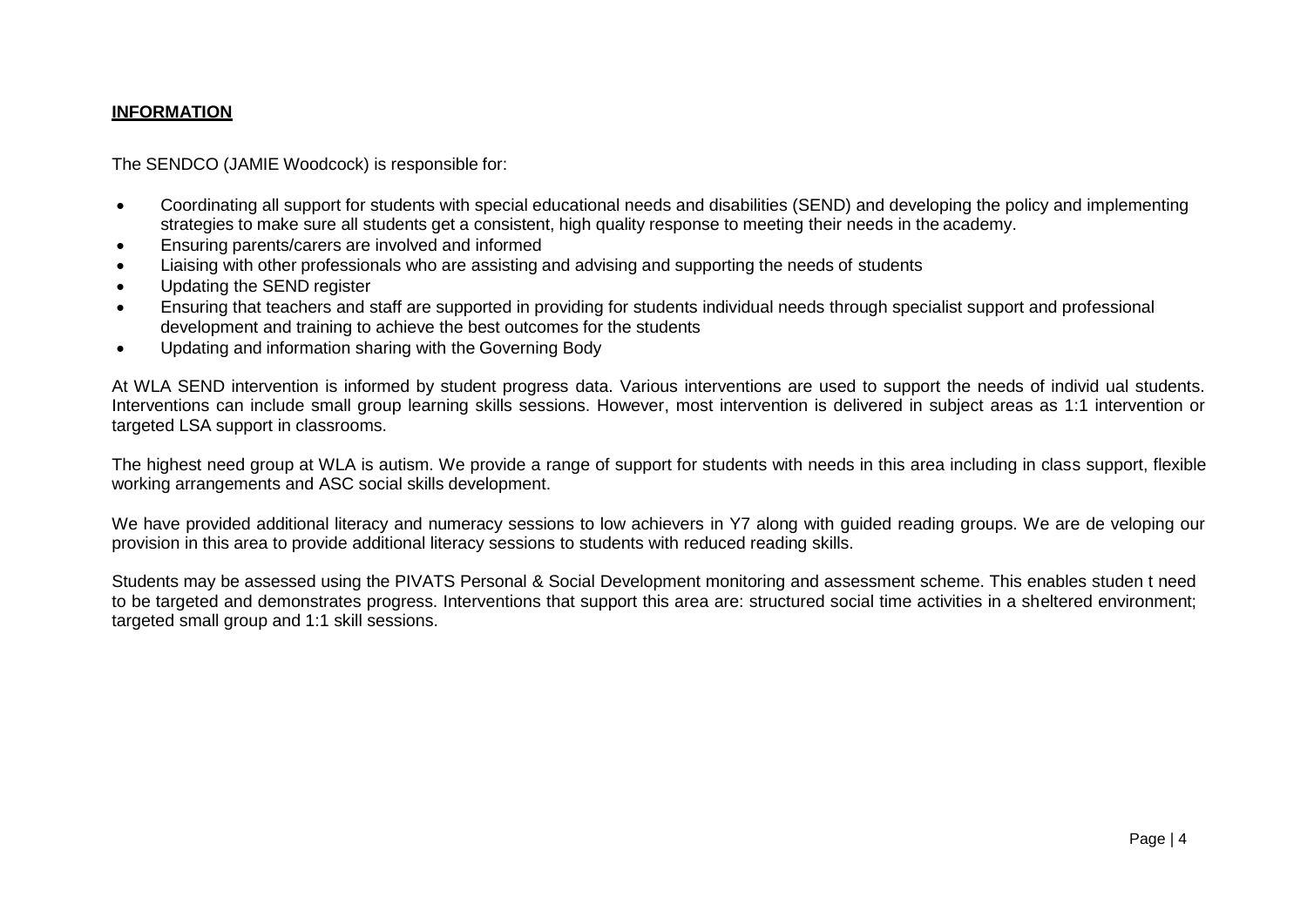# **WEST LAKES ACADEMY'S SEND OFFER**

| What kinds of SEND are provided for<br>at West Lakes Academy?                                                          | Students' needs cover reading, writing, spelling, numeracy, understanding, communication, self-<br>esteem, self-confidence, behaviour, hearing impairments, visual impairments, co-ordination,<br>mobility, learning difficulties, autism, physical and medical difficulties.                                                                                                                                                                                                                    |
|------------------------------------------------------------------------------------------------------------------------|--------------------------------------------------------------------------------------------------------------------------------------------------------------------------------------------------------------------------------------------------------------------------------------------------------------------------------------------------------------------------------------------------------------------------------------------------------------------------------------------------|
| What<br>policies<br>do<br>for<br>have<br>we<br>identifying students with SEND and<br>how do we assess students' needs? | We gain information about students' SEND before they arrive, through:<br>Shared communication between primary schools and West Lakes Academy on the specific<br>$\bullet$<br>needs of individual pupils<br>Close liaison with parents and primary SENCos before a pupil joins us in Year 7 to ensure<br>continuity of care, especially where diagnoses exist for a child or where an EHCP states<br>certain types of provision.<br>In-school testing of all Year 7 pupils.<br>$\bullet$          |
|                                                                                                                        | Further identification and assessment can be done through:<br>In class observations of all classes for the first weeks of term for Year 7 classes<br>$\bullet$<br>Teacher feedback and continual progress monitoring to inform where a child may need extra<br>support<br>Further specific screening tests may be carried out according to need, to recognise students<br>with traits of specific learning difficulties, as well as tests that look at spelling accuracy and<br>reading ability. |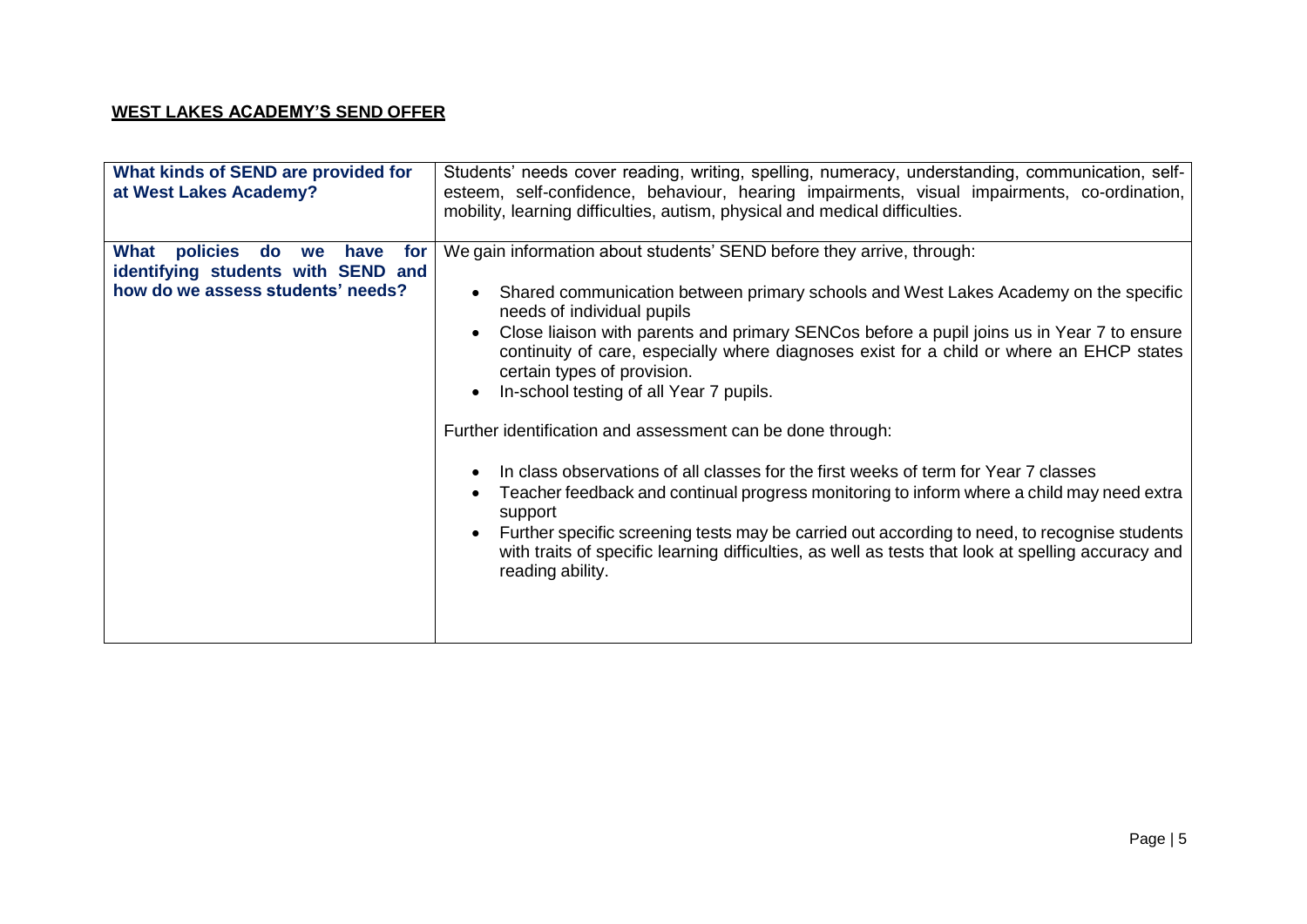| How do we engage and involve parents<br>the education of our SEND<br><u>in</u><br>students? | We encourage parental involvement in any support we provide. We believe that it is essential for<br>us to understand your view, as well as the views of your child, in any difficulties they may experience<br>with their learning.        |
|---------------------------------------------------------------------------------------------|--------------------------------------------------------------------------------------------------------------------------------------------------------------------------------------------------------------------------------------------|
|                                                                                             | You will be able to share your views over email, by phoning the Learning Support Department, or<br>by arranging a meeting with one of the team. We will always endeavour to respond to your views,<br>and where possible to act upon them. |
|                                                                                             | In addition to the above, if your child has an Education, Health and Care plan (EHCP) you and your<br>child will be able to share your views at the Annual Review.                                                                         |
|                                                                                             | All parents are also encouraged to have discussions with class teachers, to attend parents'<br>evenings, and to ensure that their child completes home learning to a high standard.                                                        |
|                                                                                             | We also hold informal parents and carers drop in sessions.                                                                                                                                                                                 |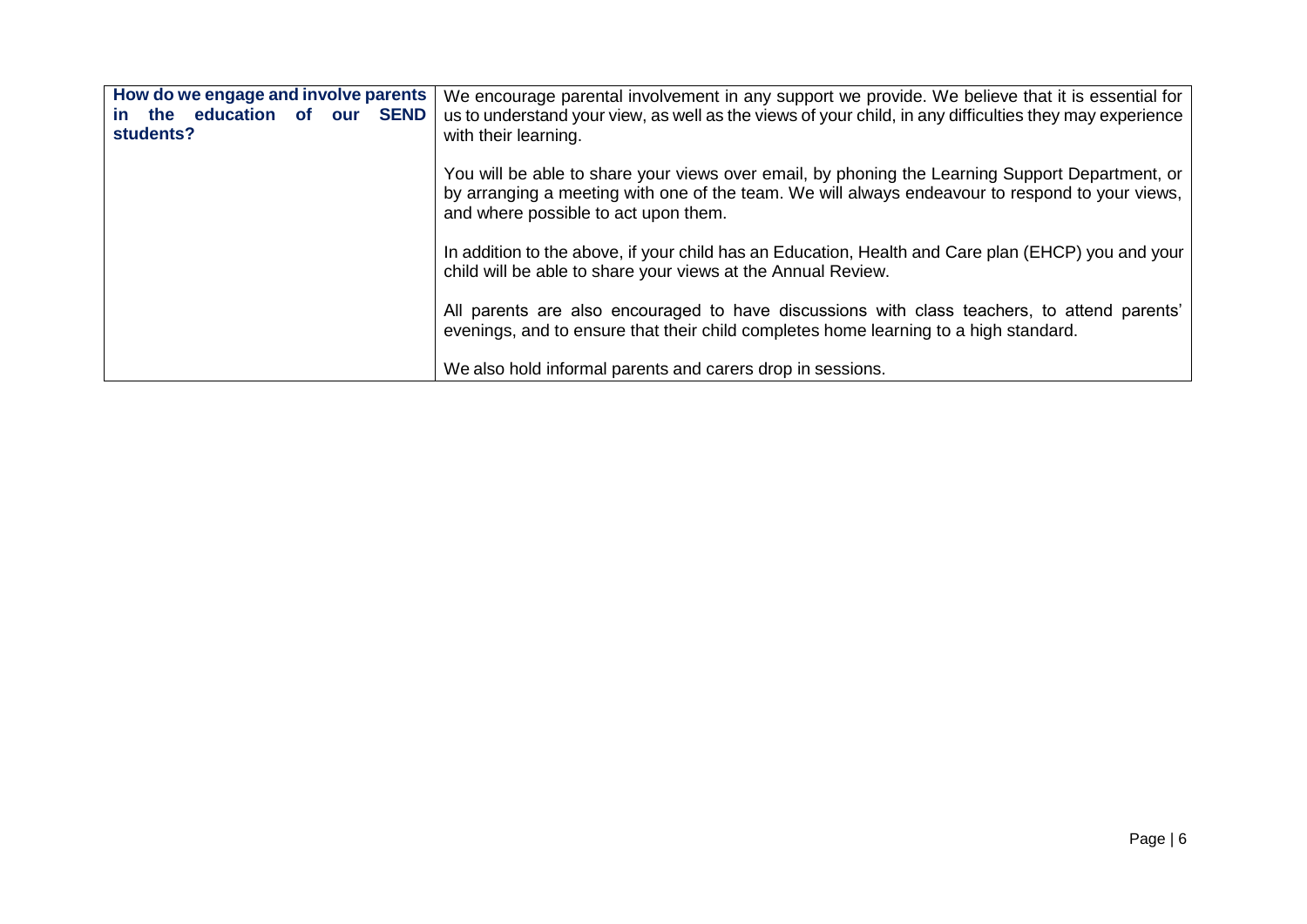| How do we engage and involve SEND<br>students in their education? | We will carry out Student Voice activities throughout the year to better understand the views of<br>students with SEND.                                                                                                                                                                                                                                                                                                                                                                                             |
|-------------------------------------------------------------------|---------------------------------------------------------------------------------------------------------------------------------------------------------------------------------------------------------------------------------------------------------------------------------------------------------------------------------------------------------------------------------------------------------------------------------------------------------------------------------------------------------------------|
|                                                                   |                                                                                                                                                                                                                                                                                                                                                                                                                                                                                                                     |
| What arrangements are in place for                                | The academy has very strong links with its feeder primary schools.                                                                                                                                                                                                                                                                                                                                                                                                                                                  |
| transitions between primary school                                |                                                                                                                                                                                                                                                                                                                                                                                                                                                                                                                     |
| and also beyond year 11?                                          | During Year 6/7 transition members of the academy's SEND team visit students in their primary<br>schools and teachers meet with the academy's SENCo or Second in Learning Support to discuss<br>students in order to ensure a smooth transition. Information from our feeder primaries is shared<br>with teaching colleagues.                                                                                                                                                                                       |
|                                                                   | All students attend a taster day in the July before they come to the academy so that they can<br>become familiar with the building and get to know their tutor and teachers. We also arrange<br>additional visits for SEND students to visit the academy at different times through a transition<br>programme to empower them to become confident with all aspects of academy life.                                                                                                                                 |
|                                                                   | For our Year 11 students we work closely with our Sixth Form centre and other providers,<br>apprenticeships and colleges to provide a smooth transition Post 16. Students visit different<br>environments so that we can support them to decide what their next step will be. We work closely<br>with Inspira to support students with this. Staff in the Learning Support department staff will support<br>students with SEN with applications for school, college, apprenticeships or employment<br>opportunities |
|                                                                   | At West Lakes Academy we take care to ensure that during transition points (between classes,<br>each year and at the end of Key Stages) all staff are aware of individual pupils' needs, learning<br>progress and the best strategies to support their learning. This happens through effective use of<br>data, our Learning Support Department communicating well with all teaching staff, and strong<br>systems for reporting progress.                                                                           |
| What approach is taken to teaching                                | Quality first teaching is our approach. We work to ensure all staff have the highest possible                                                                                                                                                                                                                                                                                                                                                                                                                       |
| students with SEND?                                               | expectations for our students.                                                                                                                                                                                                                                                                                                                                                                                                                                                                                      |
|                                                                   | We offer a range of interventions to support pupils, as well as offering a range of training to<br>support classroom teachers. The intervention provided to supporting learning is outlined below:<br>Universal – this is the teaching your child will receive from his/her class teacher and may include                                                                                                                                                                                                           |
|                                                                   |                                                                                                                                                                                                                                                                                                                                                                                                                                                                                                                     |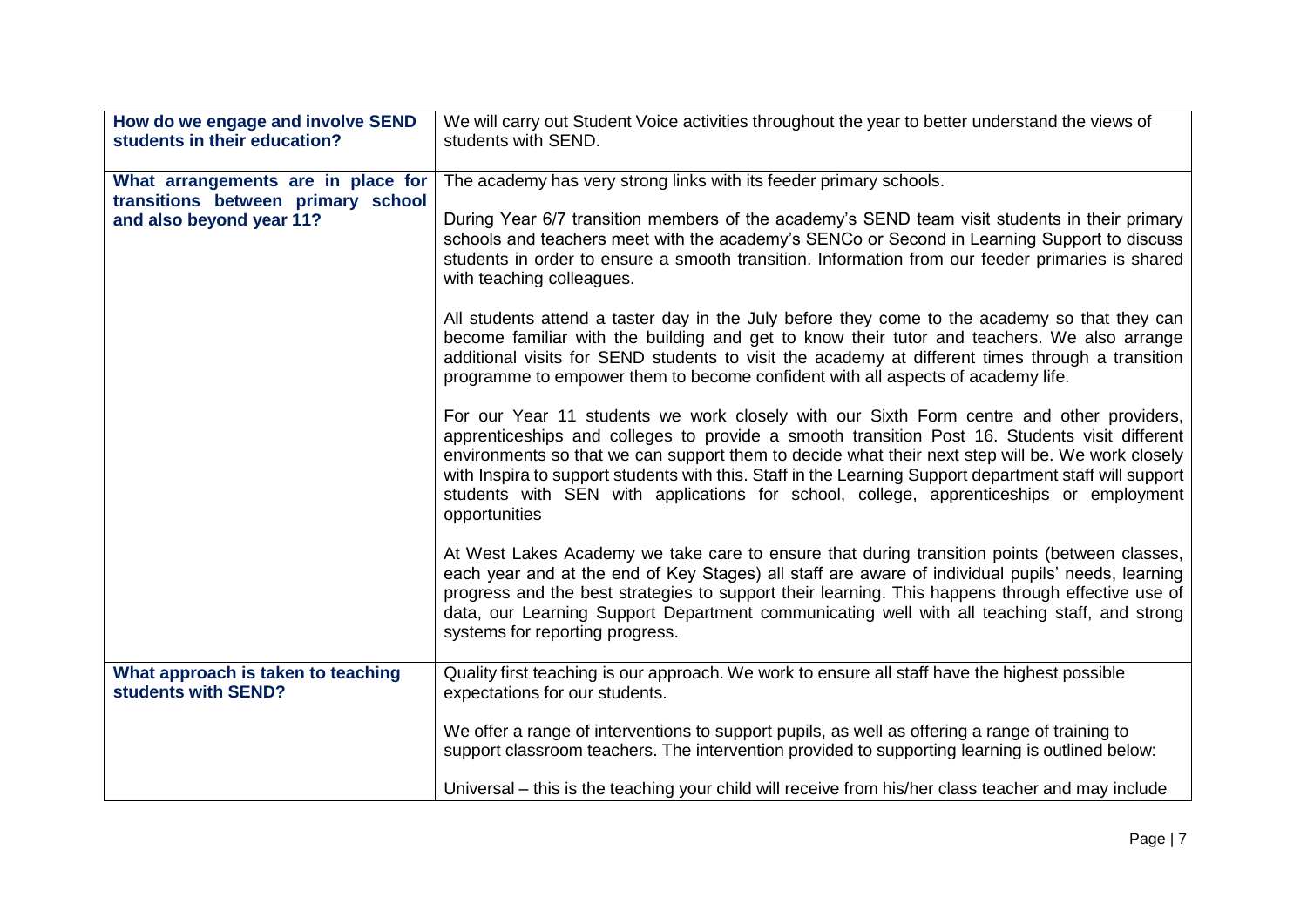|                                                                                                                     | some very minor adaptations to match learning needs. It also includes ensuring that all teachers<br>are aware of how to match these learning needs, through good communication and training<br>systems.                                                                                                                                                                                                                                                           |
|---------------------------------------------------------------------------------------------------------------------|-------------------------------------------------------------------------------------------------------------------------------------------------------------------------------------------------------------------------------------------------------------------------------------------------------------------------------------------------------------------------------------------------------------------------------------------------------------------|
|                                                                                                                     | Targeted - it may be appropriate to consider making additional short-term special educational<br>provision to remove or reduce any obstacles to your child's learning. This takes the form of a<br>graduated four part approach of                                                                                                                                                                                                                                |
|                                                                                                                     | 1) assessing your child's needs<br>2) planning the most effective and appropriate intervention<br>3) doing this intervention and                                                                                                                                                                                                                                                                                                                                  |
|                                                                                                                     | 4) reviewing the impact on your child's progress towards individual learning outcomes.                                                                                                                                                                                                                                                                                                                                                                            |
|                                                                                                                     | Sometimes this intervention may take place outside the classroom, as a 1-to-1 or with a small group<br>of students. These will be limited to a number of weeks to minimise disruption to the regular<br>curriculum or may take place in 1-1 time, tutor time or after school. You will be kept informed of<br>your child's progress towards learning outcomes.                                                                                                    |
|                                                                                                                     | Whilst staff have access to students' passports, staff who teach students with SEND read the<br>appropriate EHCPs for those students.                                                                                                                                                                                                                                                                                                                             |
| What expertise and training do staff<br>who support students with SEND<br>receive<br>and<br>does<br>this<br>include | At West Lakes Academy we believe that your child's learning needs will first be met through the<br>high quality teaching delivered by her/his class teacher.                                                                                                                                                                                                                                                                                                      |
| specialist support?                                                                                                 | Regular professional development ensures that staff at West Lakes Academy are fully aware of<br>how to cater for a range of Special Educational Needs. We are working on all of our staff completing<br>EduCare training on the new SEND Code of Practice and staff have received whole staff training<br>on autism. Specialist teachers from outside of the academy hold twilight sessions to liaise with<br>teaching staff and the Learning Support department. |
|                                                                                                                     | The Learning Support team are in regular communication with teaching staff to make sure that<br>everyone is aware of what Special Educational Needs there are within the school, and how to help<br>support those needs in the classroom.                                                                                                                                                                                                                         |
|                                                                                                                     | Individual training can also be arranged when necessary.                                                                                                                                                                                                                                                                                                                                                                                                          |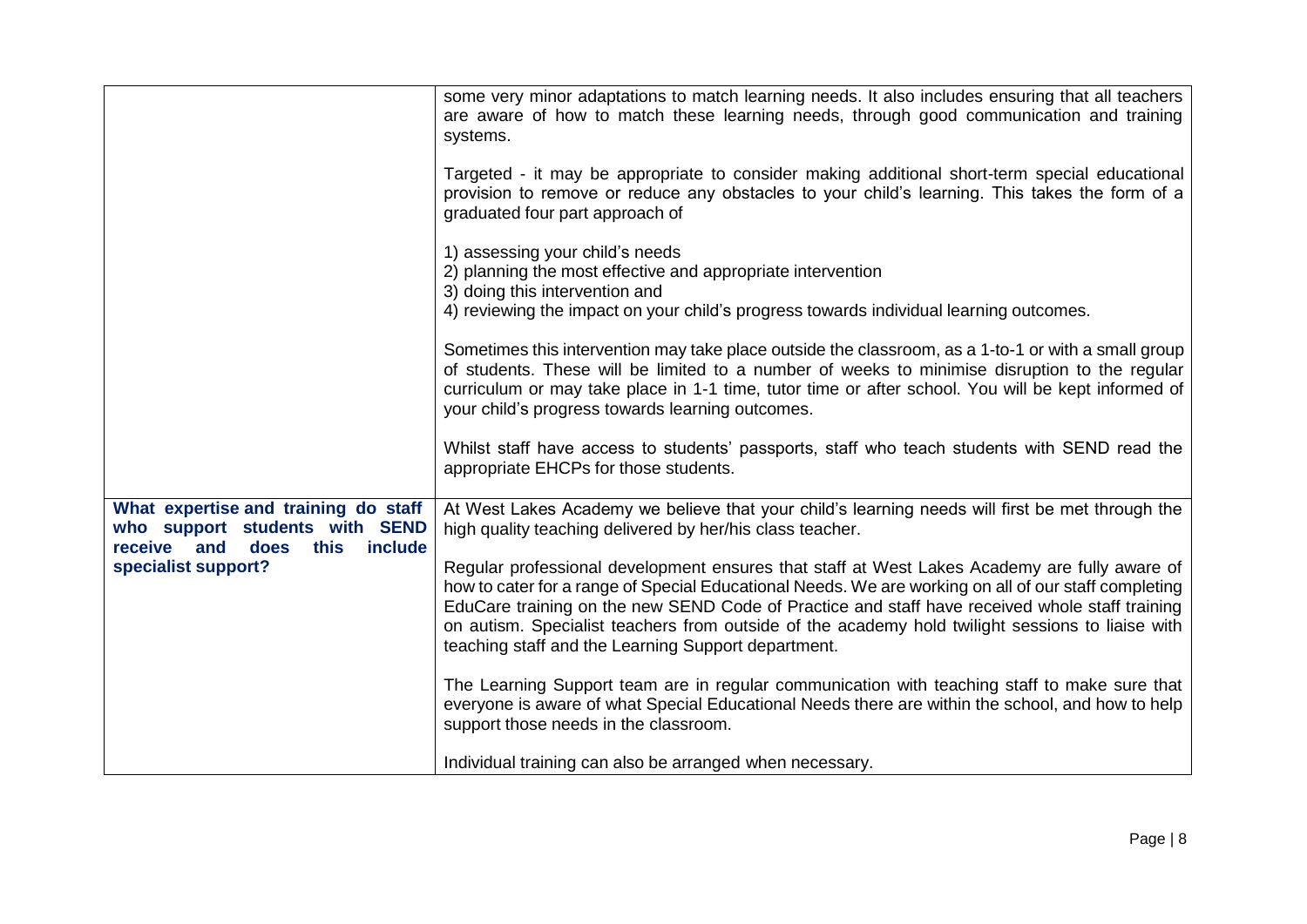| What arrangements are in place for<br>assessing and reviewing progress of<br>SEND students and how does the<br>academy evaluate the effectiveness of<br>provision of students with SEND? | Students' progress is reported on every term and this allows us to monitor and intervene as<br>necessary.<br>As part of this reviewing cycle, any interventions necessary because of personal circumstances,<br>medical needs or short-term changes in a student's situation may be discussed and agreed with<br>parents/carers.                                                                                                                                              |
|------------------------------------------------------------------------------------------------------------------------------------------------------------------------------------------|-------------------------------------------------------------------------------------------------------------------------------------------------------------------------------------------------------------------------------------------------------------------------------------------------------------------------------------------------------------------------------------------------------------------------------------------------------------------------------|
|                                                                                                                                                                                          | Some students will have targets to support their very specific needs, for example, spelling, reading<br>accuracy and numeracy. These will be monitored and reviewed regularly.                                                                                                                                                                                                                                                                                                |
| How is my child included in all the<br>same activities as his/her peers at<br>school?                                                                                                    | West Lakes Academy is an inclusive school and committed to providing equal opportunities for all<br>children.                                                                                                                                                                                                                                                                                                                                                                 |
|                                                                                                                                                                                          | School clubs, educational visits and residential trips are available to all children.                                                                                                                                                                                                                                                                                                                                                                                         |
|                                                                                                                                                                                          | When necessary the academy will make reasonable adjustments to ensure that children with SEN<br>and/or disabilities are included in all activities.                                                                                                                                                                                                                                                                                                                           |
| How does the academy involve other<br>organsiations and specialist support in<br>provision for SEND students?                                                                            | We may involve specialists at any time to provide advice and guidance following early<br>identification of SEND. Parents are fully involved in this process.                                                                                                                                                                                                                                                                                                                  |
|                                                                                                                                                                                          | Services we have access to include those offered by Cumbria Council SEND team. These<br>include:                                                                                                                                                                                                                                                                                                                                                                              |
|                                                                                                                                                                                          | <b>SEND Teaching Support Team incorporating:</b>                                                                                                                                                                                                                                                                                                                                                                                                                              |
|                                                                                                                                                                                          | <b>Physical and Medical Needs</b><br>$\bullet$<br>Sensory: Hearing and Visual Impairment<br>$\bullet$<br>Developmental Language Disorder (DLD)<br>$\bullet$<br>Communication and Interaction Needs (Autism spectrum)<br><b>Severe Learning Difficulties</b><br>$\bullet$<br>Inclusion Support Officer (Behaviour) (not available to secondary schools but we liaise with<br>$\bullet$<br>them on transition)<br><b>Educational Psychologists</b><br><b>CAMHS</b><br>$\bullet$ |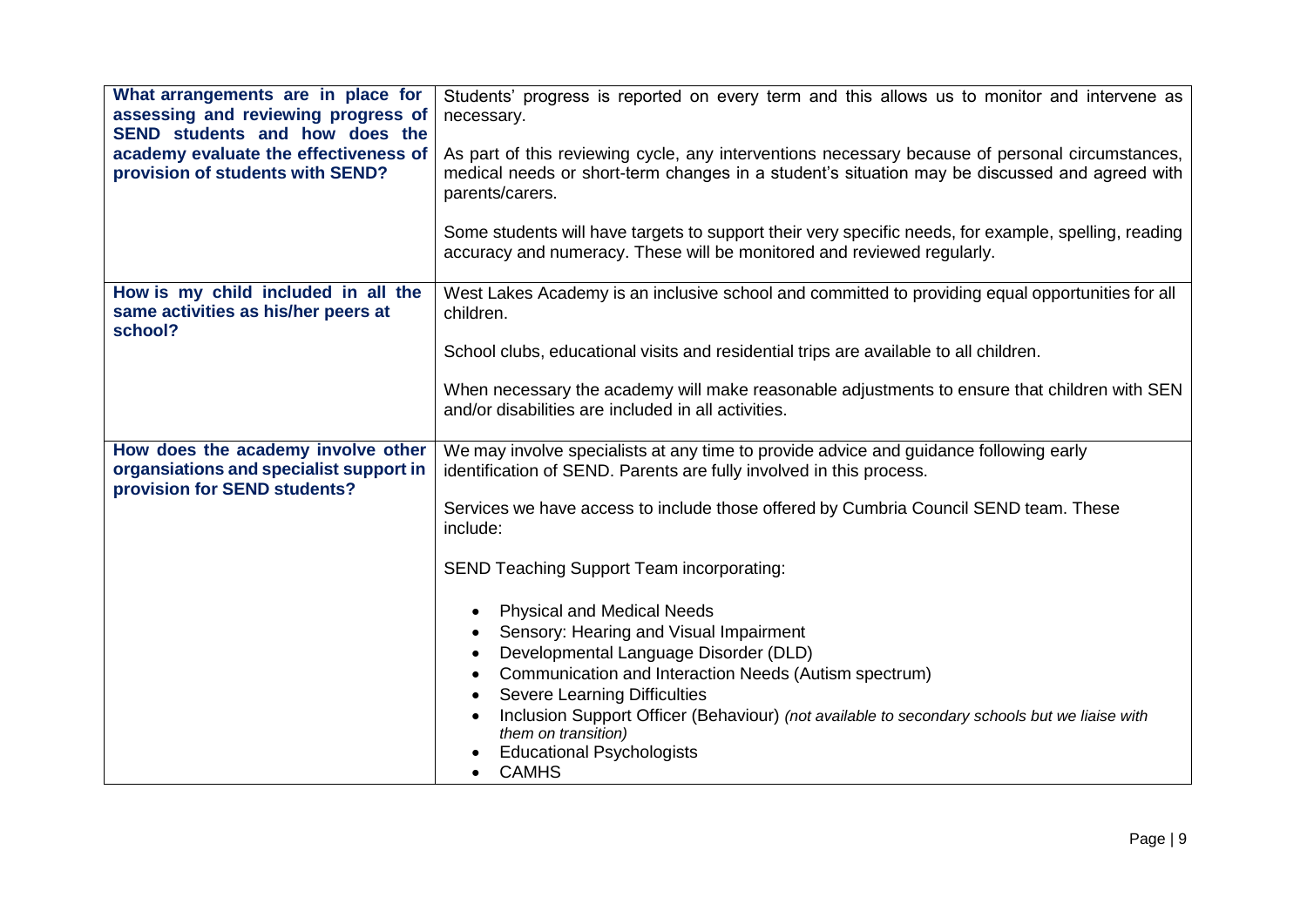| <b>How</b><br>academy<br>make<br><b>we</b><br>our<br><b>do</b><br>accessible to all? |  | The academy has a lift which allows all students to have equal access to high quality teaching<br>across the curriculum.<br>In the unlikely event that the lift is not working we move teachers to the ground floor to allow<br>access for students with a restricted mobility. |
|--------------------------------------------------------------------------------------|--|---------------------------------------------------------------------------------------------------------------------------------------------------------------------------------------------------------------------------------------------------------------------------------|
|                                                                                      |  | We have a zero tolerance approach to bullying and a positive behaviour ethos.<br>Our student<br>values are the foundation of our academy.<br>Respect<br>Appreciation<br>Achievement<br>Tolerance<br>Freedom                                                                     |

# **ADDITIONAL SERVICES**

The Local Authority have produced The Local Offer where parents/carers and young people can find out about more specialist provision available. Please follow the link below to find out more information:

<http://localoffer.cumbria.gov.uk/kb5/cumbria/fsd/home.page>

### **COMPLAINTS PROCEDURE**

Information on the academy's complaints procedure can be found on the academy's website.

If you are unhappy with the way West Lakes Academy is managing your child's learning needs you should:

1) Contact your child's form tutor, subject teacher, or Head of Year with your concerns by telephoning the academy on 01946 820356 to talk about your concerns on the phone or to arrange a meeting at the academy.

2) If you still have concerns, please contact the academy's SENCo who will try to help resolve the problem. Mr Woodcock can be contacted on 01946 820356 or via his email address: [woodcockj@westlakesmat.org.uk](mailto:woodcockj@westlakesmat.org.uk)

3) If you are still unhappy then you should ask for a meeting with the Vice Principal responsible for SEND, Mrs Deeks, to talk about theissue.